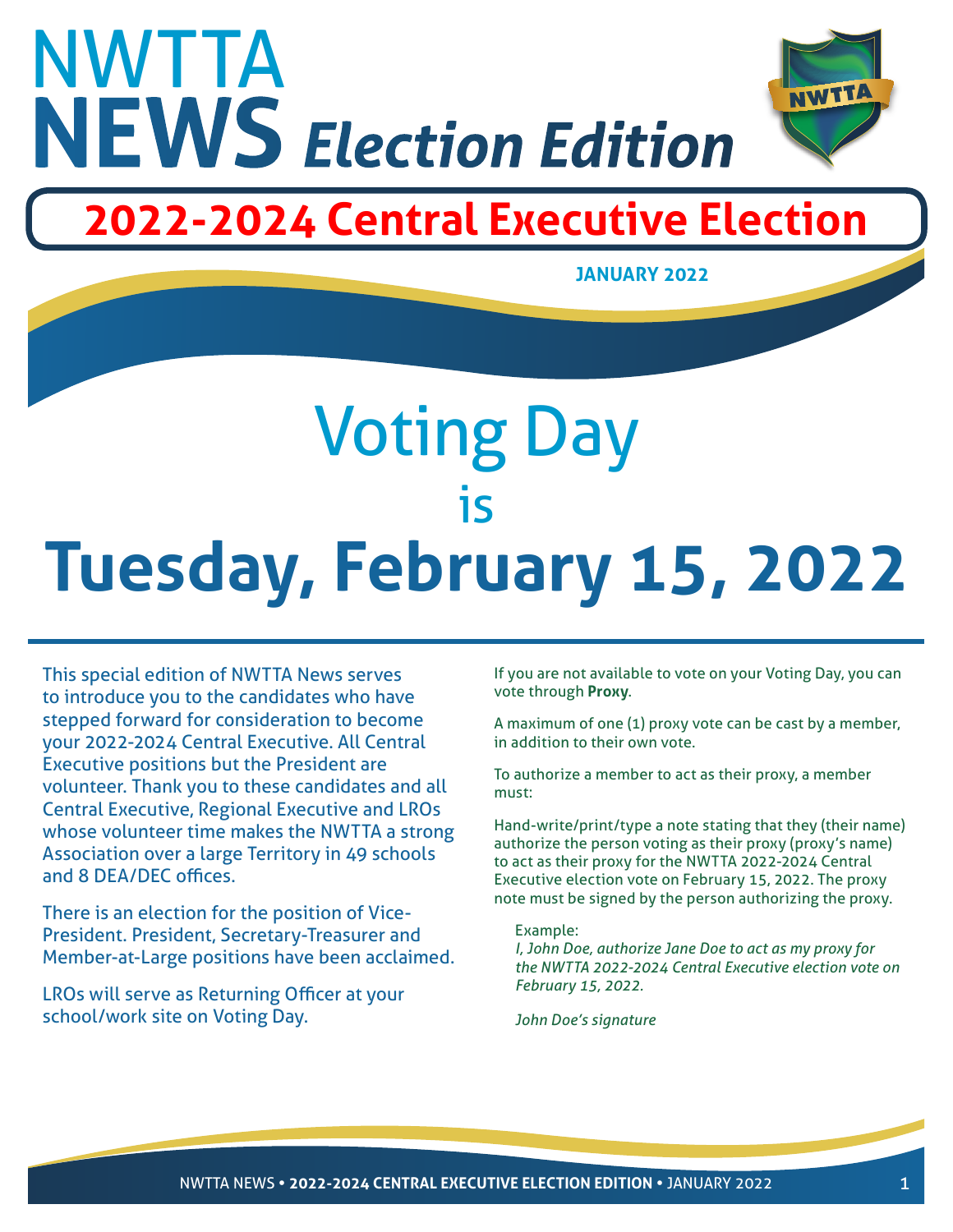I continue to be a strong advocate for women educators to become leaders in Education and the NWTTA. Currently, over 70% of the NWTTA membership are women. It is in the ever-changing uncertainty of the world pandemic that women need to take on more leadership roles. As a member of the CTF Status of Women Committee and Chair of the NWTTA Status of Women Committee, I have worked to create the first NWTTA Women's Symposium in Fall 2022. As a female educator, I will continue to fight for women in the workplace, leadership opportunities, fair and equitable pay and dedicated support for women's issues.

I am honored to call myself a northerner. I grew up in the community of Hay River where my parents were northern educators for 34 years. After graduation, I attended Saint Francis Xavier University. Completing my undergraduate program, I decided to follow in my parents footsteps and returned to the north where I have lived and taught in Yellowknife for thirty years. As a northerner, I believe it is important that educators from all regions of the NWT are represented and heard. Each region has situations and sets of challenges that are different but just as important. I will take every opportunity interacting with the GNWT, DEAs and CTF, to advocate and present these unique, Northern regional challenges and work to support members.

Education is a demanding career that asks more each day of its professionals yet expects these people to be less supported through funding and resources. As Vice-President of the NWTTA, I will be dedicated, supportive, driven, and focused to ensure that members are treated fairly and equitably each day. I believe in the education in the North and the professionals that offer everything to ensure our students succeed.

Thank you for the opportunity to run for the position of Vice-President on the NWTTA Central Executive. I look forward to working with the new Executive to ensure that NWTTA members are being supported as we move forward from the Pandemic.

**Contact Todd**

Gwen M. Young

Contact

**Todd STURGEON** Candidate for **Vice-President** Program Manager - Information Technology<br>867-872-8314 Program Manager - Information Technology South Slave Divisional Education Council Fort Smith

> As we enter into 2022, Education continues to be in the forefront of the World Pandemic. Each day, COVID virus concerns enter our lives interrupting and changing what we can and cannot control. As educators, we have made sacrifices. We have been asked to adjust our ways of teaching to create online learning in the hopes of continuing education for our students. Throughout these past two pandemic years, I have been a classroom teacher. I continue to deal with the ever changing and challenging expectations that are put on me to ensure my students are learning. I feel the pressures of safety protocols, technology issues, and gaps in my students learning. I worry for the mental health and safety of my students, colleagues and myself, as we all try to survive. So as a classroom teacher, I feel that I can be a voice for teachers/Admin/EAs and will work with the Central Executive to ensure support in all areas so that members will move forward from this pandemic. **UNION LEADERSHIP EXPERIENCE Canadian Teachers' Federation (CTF)**

Hello, my name is Todd Sturgeon and I am running for the position of Vice-President. Originally from Cornwall, Ontario, I graduated from St. Francis Xavier University (B.A. in English) and the University of Maine (B.Ed.) and have a post-graduate diploma in Applied Information Technology. I moved to the NWT from Halifax, Nova Scotia to work for the South Slave Divisional Education Council as IT Manager. Before moving to Fort Smith in 2005, I was a teacher in Nova Scotia (grades 7-12 English, Math and Drama). I have further experience in business management and information technology. My past positions include Chief Information Officer, Chief Operating Officer, teacher, and project manager.

I've been helping schools in the NWT for over 17 years now and my primary role has always been to support teachers and school staff. This year I am currently on a one-year education leave to complete my Master's degree. It's a technology management program centered on strategic planning, policy development, management, and operations.

No one will ever be better advocates for teachers than teachers ourselves. I'm not running in this election with a long personal list of things I would like to see changed or improved. We all know there is lots of ongoing work to do to support teachers. I just think the NWTTA needs to remain united and strong to best support its members. The NWTTA is people--all of us--working to try to make things better for one another. For me, right now, this means really listening to members as our Association strives to make improvements in areas related to workload, wellness, equity, open and healthy working environments, among others.

I am at a place in my career and personal life where I can offer to take on the additional duties and responsibilities that come with the Vice-President position. I would be honoured to continue to work for members to advance our shared goals, improve working conditions and protect our entire membership.

As an active member with 10 years of service on NWTTA regional executive and Central Executive, I am experienced, knowledgeable and am keen to support members as best I can. My background is in teaching and learning with 30 years of management and organizational leadership experience. As Regional Presidents' Representative and Secretary-Treasurer on Central Executive (my current role), and as a member of two Collective Bargaining teams, I have worked closely with many NWTTA members and regions and understand the diverse issues facing members in our small NWT communities, regional centres, and Yellowknife schools. I would be very honoured to continue to be of service on your Central Executive.

Why vote for me? I'm honest, committed, experienced, hard-working and reliable. I care about NWTTA members and helping is my favourite. Please vote for me so that I can support you.

Respectfully yours,

Todd Sturgeon

**Email:**  tsturgeon@ ssdec.nt.ca

**Phone:** 

## Candidate for **Vice-President**





- Committee Member of the CTF Status of Women Advisory Committee 2019-2021
- NWTTA Delegate at the CTF Status of Women Symposium - Toronto 2020, Vancouver 2019

#### **NWTTA**

- YK1 Regional President 2006- 2007, 2020-2022
- NWTTA President Candidate Elections 2020
- Central Executive Member Member-at-Large Position 2018- 2020
- Member of YK1 2020-2022 Negotiations Team
- Vice-President/Director on the Board of Northern Employee Benefits Services (YK1 Pension Board) 2019-2023
- Chair and Committee Member of the NWTTA Status of Women Committee 2018-2022
- Committee Member of the NWTTA Legislation Committee 2019-2020
- Committee Member of the NWTTA Wellness Committee 2017-2020
- Committee Member of the NWTTA Curriculum Committee 2012, 2018-2020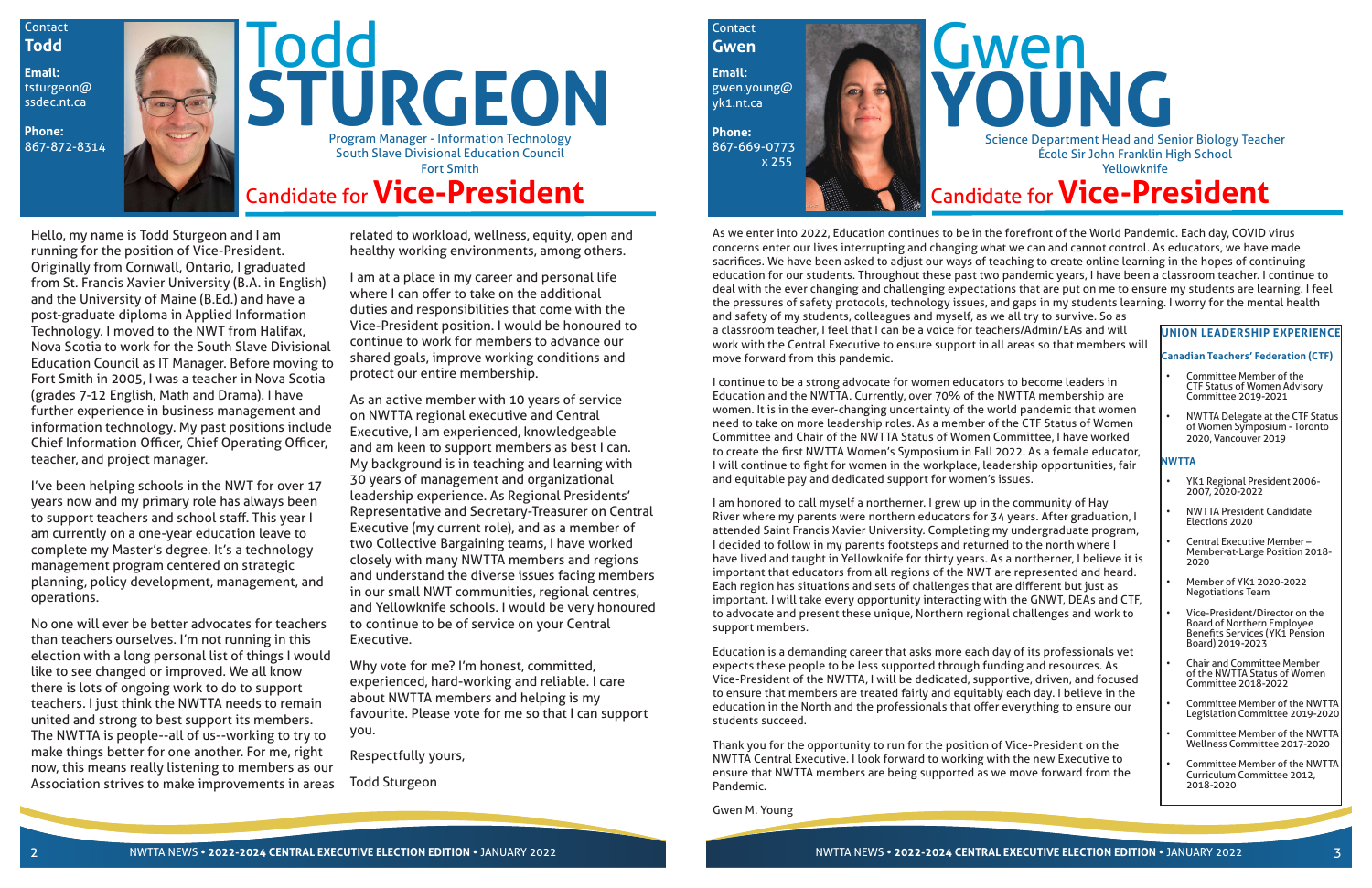My name is Wendy Tulk and I currently work in the Tlicho region. I have taught across Canada, and I came to the NWT "for one year." That was in 2008, and like so many I am here for life.

I worked at Chief Jimmy Bruneau School for 14 years, and am now working throughout the Tlicho region as curriculum coordinator. I have been involved with the NWTTA for 10 years as LRO, Secretary-Treasurer, and President of the Tlicho Regional Executive, and have served as the Regional Presidents' Representative and the Member-at-Large on the Central Executive for the last three years. I am very excited to take on a new role as Secretary-Treasurer of the Central Executive.

Northern life is one of amazing rewards partnered with sometimes intense challenges, and as teachers we experience both daily. I have lived in a small community for most of my time here, but I work in a larger school, and I feel I understand the



challenges that teachers face every day, from leave time and classroom issues to housing concerns. I believe the NWTTA is an extremely important support and connection for teachers in the territory, and I have been privileged to work with many wonderful people both as a teacher and a member of the NWTTA.

I hope to be able to support and help teachers in any way I can as they work to provide high-level education in sometimes less-than-ideal environments. Teachers now have to be more adaptable and flexible than ever before and are facing issues most had never imagined. My goal is to help improve these concerns for teachers by being a strong voice on our Central Executive. I am honored and excited to represent and serve the teachers of the Northwest Territories for the next two years!

Thank you,

Wendy Tulk

Vahn Gwinzii, Uvlaami, Bonjour and Hello everyone,

My name is Colin Pybus and I'm very excited to be acclaimed to the position of Member-at-Large for the upcoming term on the NWTTA's Central Executive. Originally from Walkerton, Ontario, this is my ninth year living and teaching in the NWT. A trained physical education instructor, my move into the Vice-Principal position this year has been a big change for me. I enjoy taking on new challenges, and see the Central Executive position as my next one, and a great way to continue supporting members from across the Territory.

## **Experience:**



- Beaufort-Delta Regional President 2020-current
- Beaufort-Delta Regional Executive Member – 2016-current
	- East Three Secondary School LRO 2015
	- NWTTA Central Professional Development Committee Member – 2020-current
- NWTTA Wellness Committee Member 2018-current
- NWT Educators' Conference Planning Committee Member: 2018, 2022
- NWTTA Curriculum Committee Member – 2016-2020
- Recipient of an Educational Leave 2019-2020
- Aboriginal Sport Circle NWTTA Teacher Award Winner – 2021
- B.C. Gillie Bursary Winner 2020
- 2021 Collective Bargaining Team Member